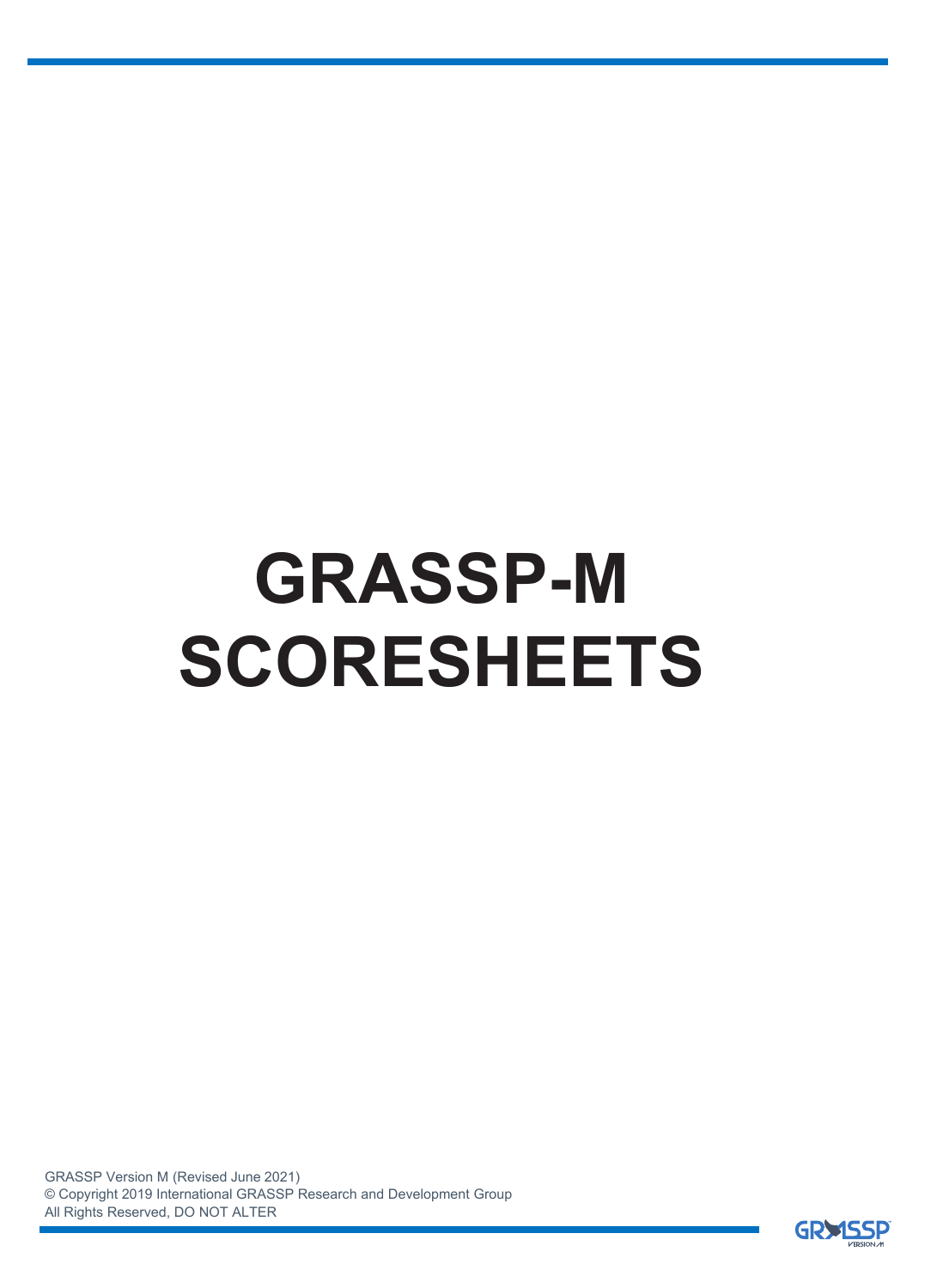#### **SCORESHEETS**

### **Position of Testing (Check One)**:

| <b>Sitting upright in</b> | <b>Sitting upright</b> | Half sitting in bed                    | Supine in bed |  |  |
|---------------------------|------------------------|----------------------------------------|---------------|--|--|
| seating system            | in bed                 | (head of bed up $45-60$ <sup>o</sup> ) |               |  |  |
|                           |                        |                                        |               |  |  |

|  | Subtest 1 - STRENGTH |
|--|----------------------|
|--|----------------------|

| Right | <b>Muscles</b>                        | Let |
|-------|---------------------------------------|-----|
|       | M. deltoideus, pars acomialis         |     |
|       | M. biceps brachii                     |     |
|       | M. triceps brachii                    |     |
|       | M.extensor carpi radialis long/brevis |     |
|       | M. extensor digitorum dig 3&4         |     |
|       | M. opponens pollicis                  |     |
|       | M. flexor pollicis longus             |     |
|       | M. flexor digitorum profundus dig3    |     |
|       | M. abductor digiti minimi             |     |
|       | M. interosseus dorsalis               |     |
| /50   |                                       | /50 |

## Grading for Strength Testing – Manual Muscle Testing (MMT)

- **0 -** M0 No palpable or visible muscle contraction
- **1 -** M1 Palpable or visible musclecontraction
- **2** M2 Moves full ROM with gravityeliminated<sup>1</sup>
- **3 -** M3 Moves full ROM against gravity without addedresistance<sup>1</sup>
- **4 -** M4 Holds position of resistance against moderate resistance (moderate  $=$  more than M3, less then M5
- **5 -** M5 Holds position of resistance against maximal resistance (relation to patientage/gender)
	- *If available pROM = 50% or more of the expected pROM, it can be assessed as full pROM. Expected pROM defined in Table 2*

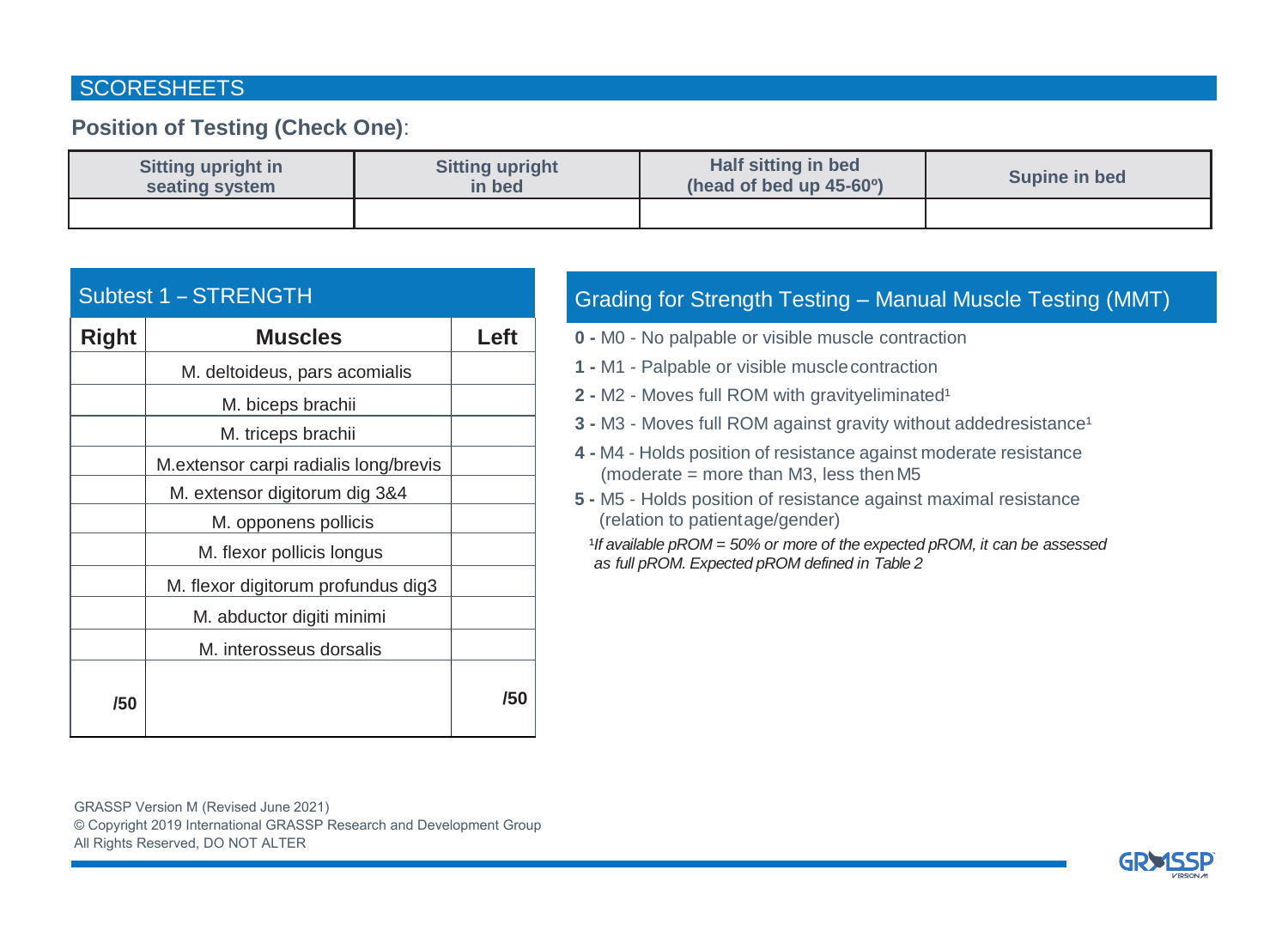#### **SCORESHEETS**

| <b>Subtest 2 - Sensation</b> |             |             |             |             |             |                  |                  |      |             |             |             |             |             |             |                  |              |
|------------------------------|-------------|-------------|-------------|-------------|-------------|------------------|------------------|------|-------------|-------------|-------------|-------------|-------------|-------------|------------------|--------------|
| <b>Right Hand</b>            |             |             |             |             |             | <b>Left Hand</b> |                  |      |             |             |             |             |             |             |                  |              |
| <b>Score</b>                 | 3.61<br>(4) | 3.61<br>(4) | 3.61<br>(4) | 4.31<br>(3) | 4.56<br>(2) | 6.65<br>(1)      | <b>NR</b><br>(0) | Area | 3.61<br>(4) | 3.61<br>(4) | 3.61<br>(4) | 4.31<br>(3) | 4.56<br>(2) | 6.65<br>(1) | <b>NR</b><br>(0) | <b>Score</b> |
|                              |             |             |             |             |             |                  |                  |      |             |             |             |             |             |             |                  |              |
|                              |             |             |             |             |             |                  |                  | 2    |             |             |             |             |             |             |                  |              |
|                              |             |             |             |             |             |                  |                  | 3    |             |             |             |             |             |             |                  |              |
|                              |             |             |             |             |             |                  |                  |      |             |             |             |             |             |             |                  |              |
| /12                          |             |             |             |             |             |                  |                  |      |             |             |             |             |             |             |                  | /12          |

## **Diagram for Sensation Test Locations**



**COMMENTS** 

GRASSP Version M ((Revised June 2021)) © Copyright 2019 International GRASSP Research and Development Group All Rights Reserved, DO NOT ALTER